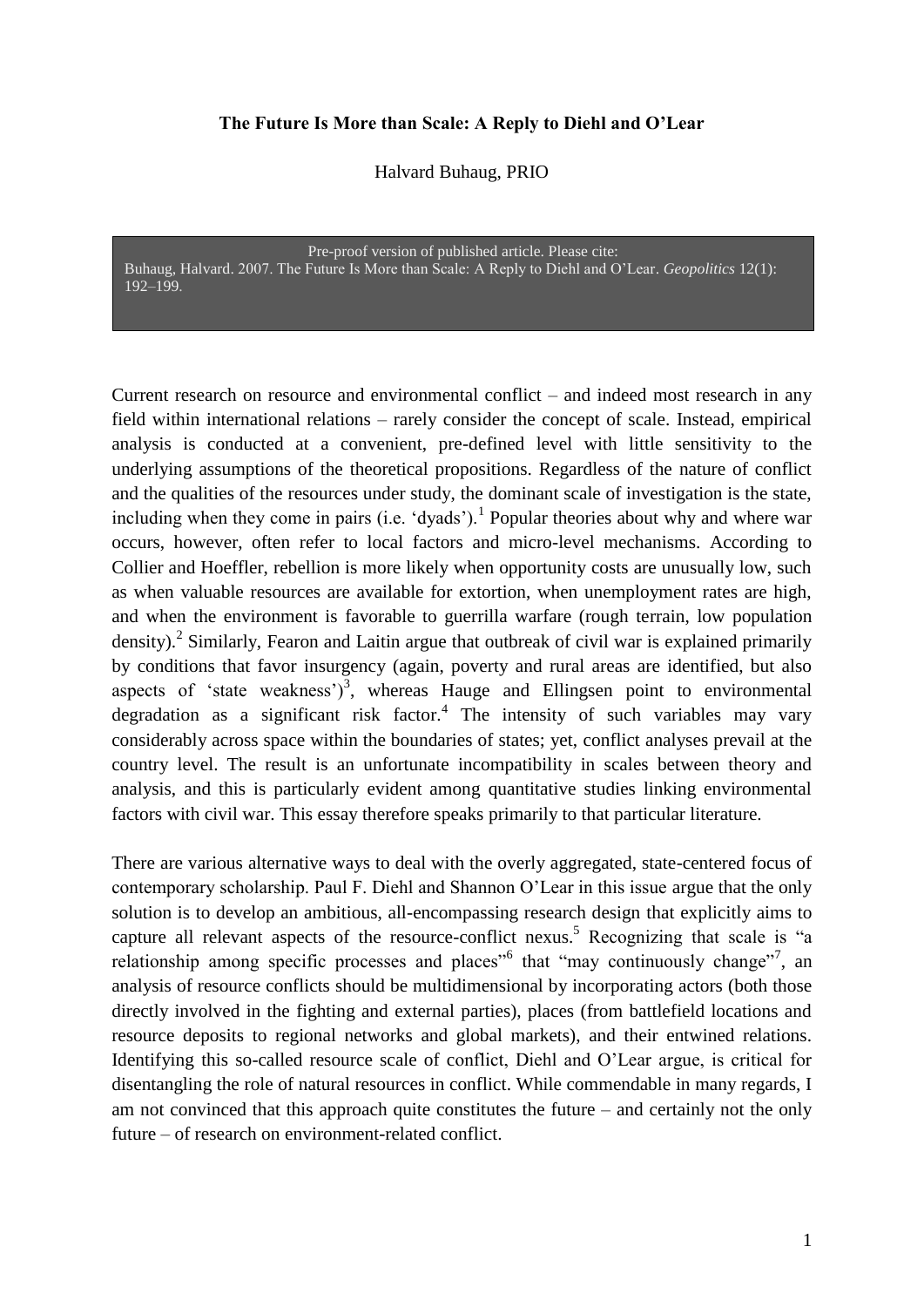Above all, the sheer complexity of such a grand research design would impose upon the researcher significant constraints, equally serious to those caused by a traditional state-level approach. Methodologically, only in-depth studies of single cases stand a chance of covering all relevant processes and actors at every possible scale at which the conflict plays out. This should not lead us to the conclusion that careful scrutiny of empirical data in a large-N comparative setting cannot provide novel insight into the resource-conflict puzzle. Yet, this is essentially the underlying message of Diehl and O'Lear's article.

Sound scientific research philosophy implies that research questions guide the choice of methodology, not vice versa. Medical researchers studying patients with bronchogenic carcinomas, or lung cancer, might find that an overwhelming proportion of the sample has repeatedly been exposed to contaminated air. However, a possible causal link between smoking (or the inhaling of other poisonous gases or particles, such as asbestos) and cancer cannot be established unless the investigation compares the affected patients with a control group (e.g. non-smokers). The same logic applies to conflict research. We do not learn much about the impact of natural resources on the risk of civil war by studying cases of conflict only.

By relegating quantitative analysis as a scientific method to a mere hypothesis-producing tool, Diehl and O'Lear severely shrink the range of viable research questions. This becomes particularly evident towards the end of their essay, where the discussion shifts from general aspects of environmental conflicts to management of such events, implicitly presuming that the conflicts have already broken out. While important, conflict management and resolution strategies are suboptimal to successful conflict prevention policies. This is why acquiring *general* knowledge on resource-conflict linkages is so crucial. Case studies are invaluable as tools to gain thorough knowledge of particular cases but the idiosyncratic nature of such investigations implies that they are inappropriate for drawing broader generalizations. Large-N studies, in contrast, may lack refinement with respect to the particulars of events but they are unsurpassed when it comes to identifying the characteristics that distinguish conflictridden countries from peaceful ones. The latter factors are of course what we want to concentrate on if we seek to improve on the ability to predict future hotspots of environmentrelated conflict, to which adequate preventative measures may be taken.

A comprehensive research portfolio consisting of numerous case studies – if carried through – is likely to shed additional light on the many connections between natural resources and the course and outcome of armed conflict. Nonetheless, it will only cover a subset of all possible inroads to environmental conflict research and it will not be well suited to explore arguably the most important questions in this field, namely those concerning the origins of resourcerelated conflicts and, correspondingly, the best strategies to avoid future wars.

\*\*\*

Concerns regarding the frequent ignorance of scale and the state-centeredness of conflict research obviously deserve serious consideration. In fact – and contrary to the impression left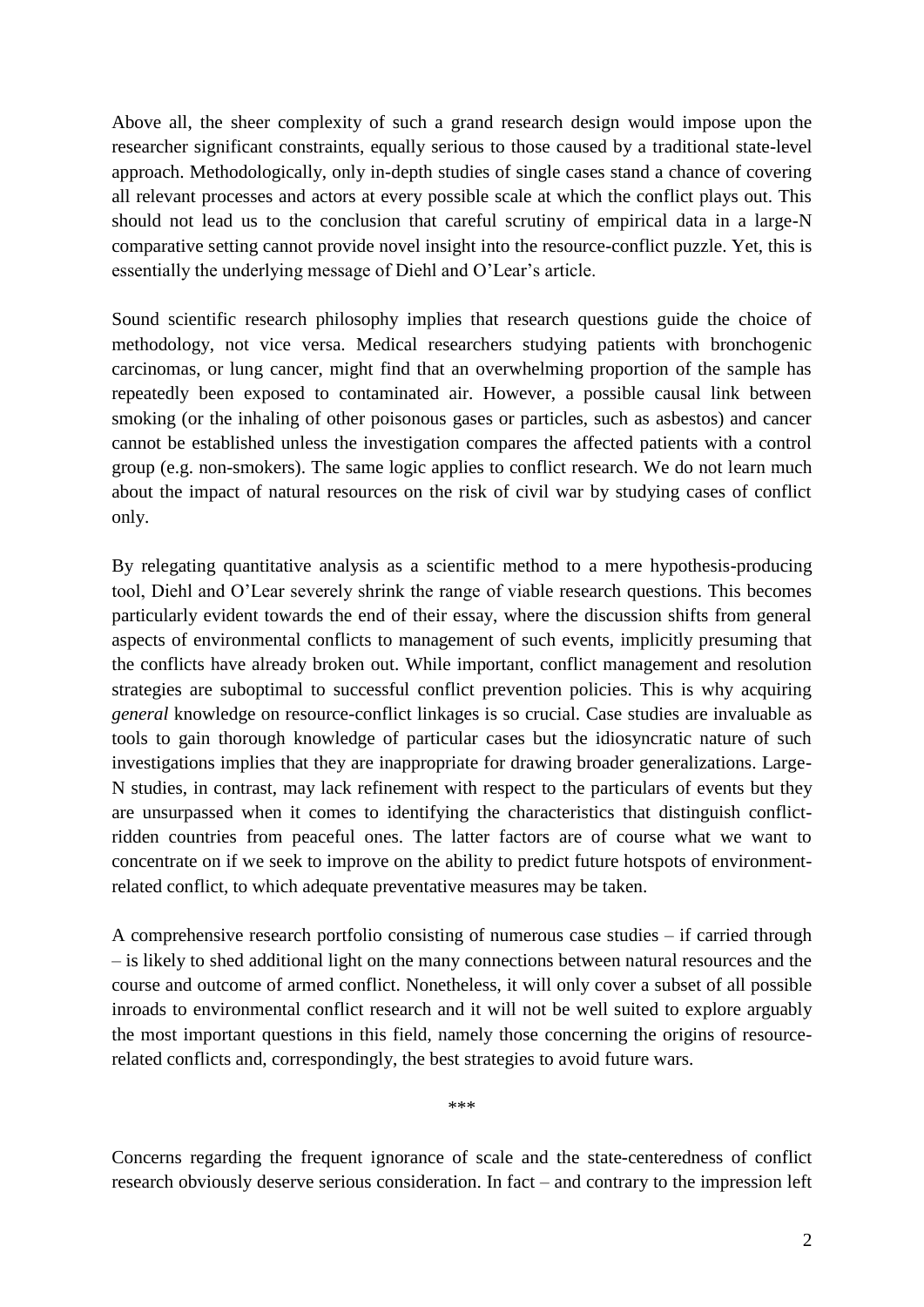by Diehl and O'Lear's article – there is already a significant number of studies that explicitly seek to depart from the chains of the country level and develop more scale-sensitive models. In collaboration with colleagues associated with the *Centre for the Study of Civil War*, I have shown how geographic information systems, GIS, can improve our ability to generate subnational data and develop disaggregated models of armed conflict.<sup>8</sup> A number of related articles, presenting and analyzing geocoded data on various environmental factors (resources, watersheds, demography) $9$  have been published in the last couple of years, and this area of research is expanding rapidly.<sup>10</sup> In that sense, Diehl and O'Lear are kicking in open doors. However, there are other aggregation-related challenges in the literature that too often avoid attention, some of which I outline below. Most of these can be handled properly in a slightly more pragmatic fashion than the one suggested by Diehl and O'Lear.

First, the quantitative operationalization of the main explanatory variable – availability of natural resources – is often overly aggregated (lumping together a wide selection of resources) or overly simplistic (dichotomous indicator). This is discussed at some length elsewhere so I shall not repeat this point here.<sup>11</sup> Another problem with the resource measures, briefly touched upon by Diehl and O'Lear, is the lack of spatial reference. Almost all applied indicators are based on country-level statistics of resource production or export levels. However, resource deposits are often confined to limited parts of the country, and so are most civil wars. True, arguments linking resource dependence with weak state and sparse networks mechanisms may pertain primarily to the country level, but the bulk of research on the resource-conflict nexus identify other, localized dynamics (in particular 'greed') as more important.<sup>12</sup> If the location of the resources indeed matters, then a disaggregated research design with geocoded data constitutes the natural next step.

Second, conflict studies tend to treat civil wars as a homogenous group of events, afflicting entire countries. Apart from the implausible spatial assumption, which is discussed in more depth by Buhaug and Lujala<sup>13</sup>, it appears questionable to expect specific types of resources – be it abundance of diamonds or scarcity of land – to exert identical effects on the risks of governmental and separatist conflict. A cursory glance indicates that conflicts in regions with alluvial diamonds tend to concern state governance (e.g. Angola, DR Congo, Liberia, Sierra Leone) whereas rebellion in oil-rich regions more often takes the form of separatist insurgency (Ache, Biafra, Cabinda). Along this line, Le Billon<sup>14</sup> presents a typology where different kinds of resources are associated with different forms of conflict. Although this theoretical scheme is yet to undergo systematic empirical testing, recent studies by  $\text{Ross}^{15}$  and Buhaug<sup>16</sup> indicate that some resources do in fact behave differently depending on the nature of the rebellion. However, more systematic research is needed before any firm conclusions can be drawn.

Third, most quantitative research treats the temporal and spatial domains as fixed, not allowing for trends across regions or time. While some argue that we should not expect to find systematic spatial variation as long as the model is correctly specified,  $17$  the assumption of no time trend seems less plausible. For example, a number of civil wars in the 1970s and 1980s involved super-power struggle for regional influence. With the collapse of the Soviet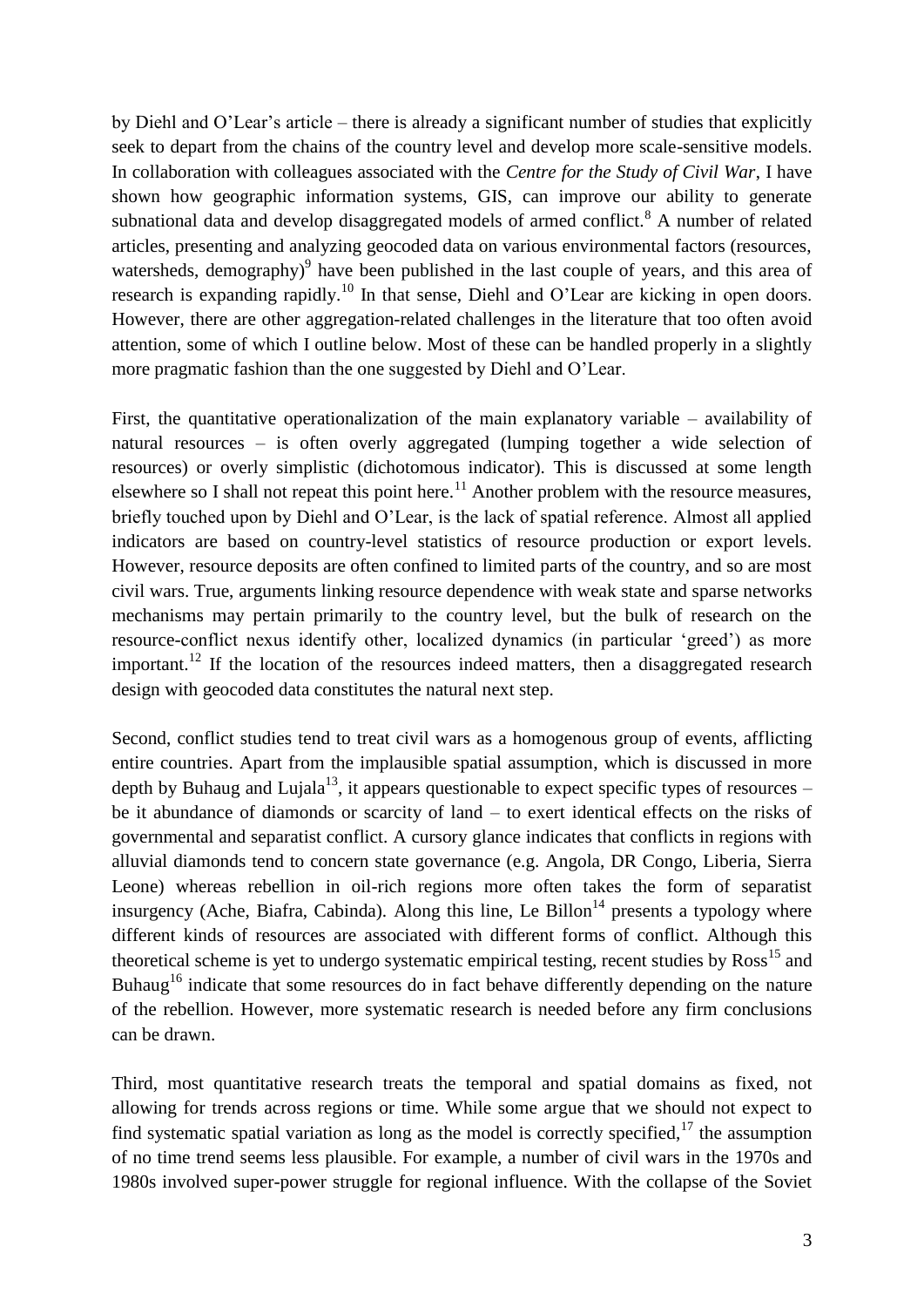Union, warring parties in these so-called proxy wars had to look elsewhere for funding, making valuable commodities an obvious target. This might explain why Lujala et al. report much stronger results for diamonds on civil war for the post-1985 years than for the entire 1945–99 sample period.<sup>18</sup> Similarly, we should not be surprised to find an association between global demand of certain commodities and their involvement in armed conflict. Indeed, Ross argues that that the increased share of conflict among petroleum-exporting states after 1973 was partly a result of rising oil prices.<sup>19</sup>

A final issue that I shall raise here relates to the actors involved in conflict. Conventional empirical studies limit themselves to the analysis of states (in studies of conflict onset) or conflicts (duration analysis). Such aggregated designs are likely to conceal important aspects of the conflicts as they ignore characteristics of the warring parties, such as access to lootable resources, materialist grievances, relative strength, and transnational ethnic affiliations, as well as temporal variations in center-periphery relations (e.g. due to the formation of new coalitions). Whether or not a displeased group decides to take up arms to change the status quo depends not primarily on country features (income, size, annual amount of oil exports) but on a combination of group characteristics (intensity of grievances, ideology, relative location, size, etc.) and the relations between the group and the ruling coalition. Among the first to employ a group-level approach to the study of civil war onset, Buhaug, Cederman, and Rød find that powerful but politically excluded ethnic minorities, residing at a considerable distance from the capital, are the most likely to rebel.<sup>20</sup> Similarly, Cunningham, Gleditsch, and Salehyan's duration analysis structures conflict in terms of dyads (each rebel group against the government forms one dyad), permitting individual propensities for conflict resolution.<sup>21</sup> Neither of these pioneering studies relates particularly to environmental factors, however, and the role of natural resources is not explored.

\*\*\*

So where does the future of environmental conflict studies lie? Three complementary avenues come to mind: 1) a sustained blend of case-based and large-N empirical assessments; 2) disaggregation of the subject under study, theoretically as well as empirically; 3) increased use of advanced methods, such as GIS, spatial regression, and multilevel modeling.

1) The very fact that in-depth studies of single (or a limited number of) cases and statistical analyses across large sections of data are designed to answer different kinds of research questions is in itself a sufficient reason to secure the future of both. Policy makers who seek advice on possible strategies to end a ravaging civil war will base their decisions in large part on recommendations from expert assessments of that particular case. Yet, the same policy makers are better off turning to statistics-based, multiple-case analyses whenever they need predictions on future scenarios, involving unknown actors and places. For example, the recent World Bank report *Natural Disaster Hotspots: A Global Risk Analysis* provides an unrivaled assessment of natural hazards propensity across the globe that could not have been accomplished by merely joining a set of qualitative studies covering the same cases.<sup>22</sup> Based on this report, the Bank can "identify with relative precision the geographic 'hotspots' – the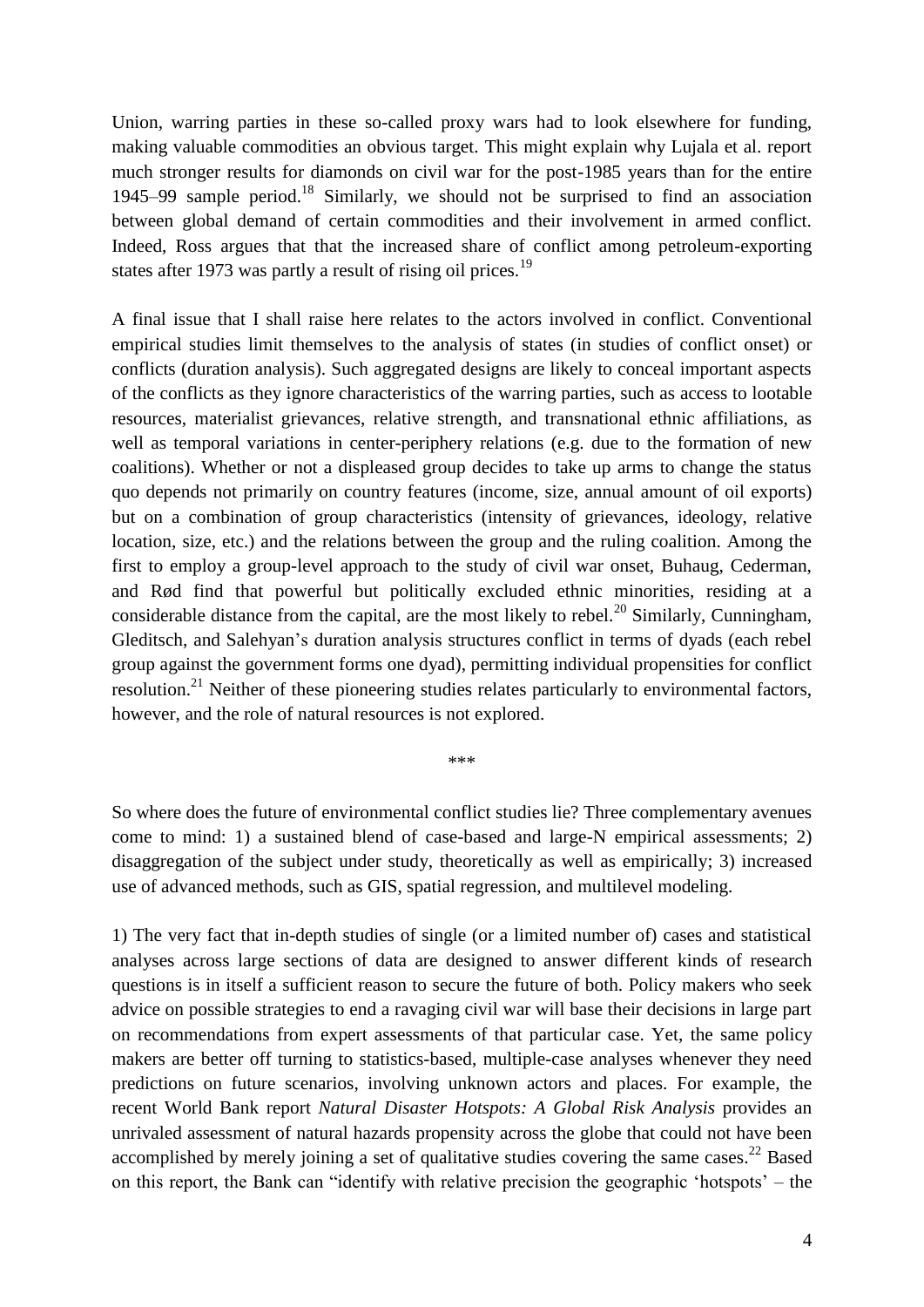countries most vulnerable to natural disasters – [and] anticipate the foreseeable human and economic risks  $\lceil$ ...] ahead of the disaster event.<sup>223</sup> The two broad methodological traditions complement each other whereby findings from cross-sectional analyses can be tested in single cases (as suggested by Diehl and O'Lear), but the reverse is also true.

2) In order to avoid the ecological fallacy (explaining lower-order phenomena with higherorder data) it is important to continue the trend towards disaggregating the study of armed conflict. I believe it is useful to think of civil war as sets of interactions between state and non-state actors. This way, we may escape from the static, state-centered 'territorial trap'<sup>24</sup> and simultaneously incorporate transnational dimensions of conflict whenever pertinent. When studying processes of ongoing conflict (location, duration, escalation, severity, settlement, etc.), identifying the directly relevant actors is fairly simple. For analyses that require null cases (observations without conflict; typically studies of conflict onset), the *ex ante* identification of relevant actors is less trivial. One way to deal with this is to limit the focus to ethnic conflicts and consider all marginalized ethnic groups as potential non-state actors in civil war.<sup>25</sup> Another option is to treat civil conflict as center-periphery dyads where pre-defined geographic segments (artificial grids or administrative regions) constitute the potential locus of conflict.<sup>26</sup> Either way, a disaggregated research design is perfectly compatible with country- and transnational-level explanations and should thus be able to account for such contextual factors as neighboring conflict and environmental concerns, refugee flows, and global fluctuations in commodity prices. Research along these lines, of course, will require richer and more complete geo-referenced data on armed conflict as well as on important environmental and socioeconomic factors.

Similarly, it is important that theories of environmental conflict account for the heterogeneous nature of civil wars. Despite advances in this direction by e.g. Le Billon,  $27$ most work on natural resources and civil war still fail to distinguish between various types of conflict and implicitly assume that the spatial extent of conflicts mirrors that of the states.<sup>28</sup> This is problematic if statistical associations at higher levels do not hold up at more suitable scales of analysis, and even more worrying if factors are excluded from further theorizing because they fail to exert a significant effect at the inappropriate aggregate level. Major oil exporters appear more conflict prone than other states, but the reasons for this empirical finding are disputed. Some argues that this signifies greed mechanisms (the state/selfdetermination becomes a more prized asset worth fighting for), others point to grievances (resource revenues do not benefit the local population), while yet others claims that oil wealth leads to weak states and corruption, and makes regimes more vulnerable to economic shocks. By breaking away from the state-centered focus of contemporary scholarship, we will be much better able to separate between and rank these and similar competing explanations.

3) As high-resolution geo-referenced indicators of conflict and the environment increasingly become available, users may have to depart from conventional regression models and statistical packages in order to exploit the richness of the data. Among the recent advances in peace science is the introduction of GIS. In a GIS environment, researchers can incorporate the spatial dimension of the units under study, account for and visualize relationships across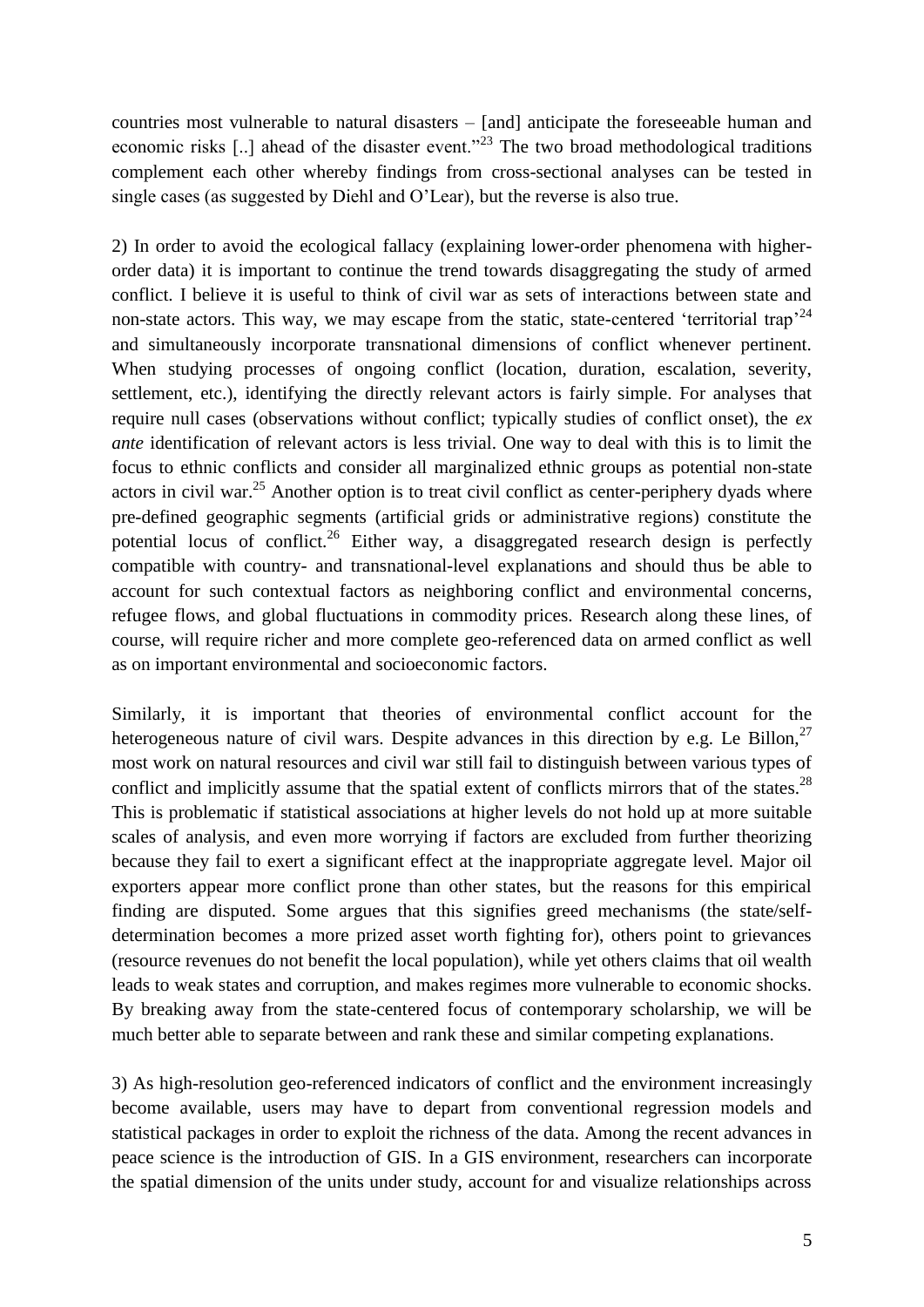space, and conduct various exploratory spatial data analysis.<sup>29</sup> Even for time-series data, which are generally not GIS-friendly, GIS may be used for data generation, manipulation, and conversion, upon which the data can be scrutinized in traditional non-geographic statistical software.

Another possible avenue to mitigate the timely criticism regarding scale is multi-level modeling. The combination of disaggregated units of observation and an awareness of potential regional patterns imply that the data are likely to exhibit a hierarchical structure. Although so far rarely used in conflict research, multi-level models are ideal to evaluate and compare the importance of factors at different scales.<sup>30</sup> A nested analysis may thus provide valuable insight into such puzzles as the influence of neighborhood characteristics relative to national and local factors in determining the probability of armed conflict or peaceful resolution.

\*\*\*

Geographers and political scientists traditionally approach the field of political geography from different angles, for different purposes, and with different means.<sup>31</sup> With their emphasis on issues of place and scale, Diehl and O'Lear echo a traditional 'geographic' stand. This is reflected by their proposed solution to the flaws of contemporary research on environmentrelated conflict, pointing to the uniqueness of the phenomena under study and seeking to provide a sweeping account of all elements involved in each case. In contrast, my recommendations are colored by a discipline searching for "order and regularity in the political realms<sup> $32$ </sup>, and to this end. I find spatial statistics and increasing use of georeferenced data particularly promising. I do not believe, as Diehl and O'Lear appear to do, that only one methodological tradition (case studies) can further research on natural resources and armed conflict. Rather, the fact that the strengths of one method are the weaknesses of the other and vice versa suggests that the town is big enough for both. Diehl and O'Lear, in their review, offer perspectives on how an all-encompassing case-based research design could add to our understanding of environment-conflict linkages. In this essay, I have attempted to provide similar thoughts within a quantitative analysis framework.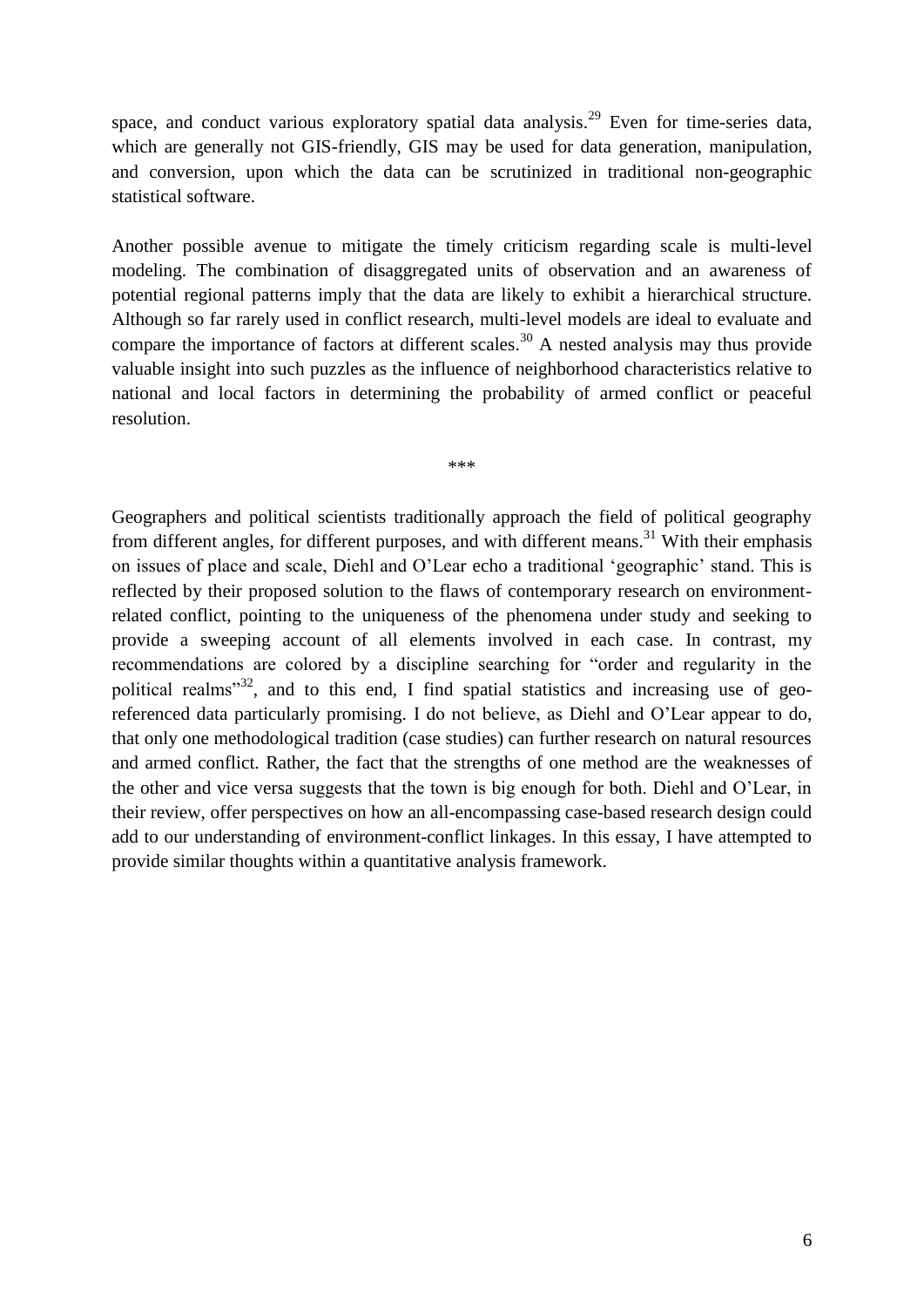## **Notes**

1

<sup>1</sup> For an early critique of the 'state-centeredness' of international relations studies, see J. Agnew, 'The Territorial Trap: The Geographic Assumptions of International Relations Theory', Review of International Political Economy 1/1 (1994) pp. 53-80.

<sup>2</sup> P. Collier and A. Hoeffler, 'Greed and Grievance in Civil Wars', Oxford Economic Papers 56/4 (2004) pp. 663-95.

<sup>3</sup> J.D. Fearon and D.L. Laitin, 'Ethnicity, Insurgency, and Civil War', American Political Science Review 97/1 (2003) pp. 75-90.

<sup>4</sup> W. Hauge and T. Ellingsen, 'Beyond Environmental Scarcity: Causal Pathways to Conflict', Journal of Peace Research 35/3 (1998) pp. 299-317.

<sup>5</sup> P.F. Diehl and S. O'Lear, 'Not Drawn to Scale: Research on Resource and Environmental Conflict', Geopolitics X/X (2007) pp. XXX-XXX.

 $<sup>6</sup>$  Ibid, p. XXX.</sup>

 $<sup>7</sup>$  Ibid, p. XXX.</sup>

<sup>8</sup> H. Buhaug and P. Lujala, 'Accounting for Scale: Measuring Geography in Quantitative Studies of Civil War', Political Geography 24/4 (2005) pp. 399-418; <sup>8</sup> H. Buhaug and J.K Rød, 'Local Determinants of African Civil Wars, 1970-2001', Political Geography 25/3 (2006) pp. 315-35.

<sup>9</sup> E. Gilmore, N.P. Gleditsch, P. Lujala, and J.K. Rød, 'Conflict Diamonds: A new Dataset', Conflict Management and Peace Science 22/3 (2005) pp. 257-72; P. Lujala, N.P. Gleditsch, and E. Gilmore, 'A Diamond Curse? Civil War and a Lootable Resource', Journal of Conflict Resolution 49/4 (2005) pp. 538-62; P. Lujala, J.K. Rød, N. Thieme, 'Fighting over Oil: Introducing a New Dataset', Conflict Management and Peace Science 24/3 (2007) forthcoming; A.T. Wolf, J.A. Natharius, J.J. Danielson, B.S. Ward, and J.K. Pender, 'International River Basins of the World', Water Resources Development 15/4 (1999) 387-427; N.P. Gleditsch, K. Furlong, H. Hegre, B.A. Lacina, and T. Owen, ['Conflicts over Shared Rivers: Resource Wars or Fuzzy Boundaries?'](http://www.prio.no/page/Publication_details/9429/47816.html), Political Geography 25/4 (2006) 361-82; H. Hegre and C. Raleigh, 'Population Size, Concentration, and Civil War: A Geographically Disaggregated Analysis', Polarization and Conflict workshop, Konstanz, 2-5 June 2005.  $10$  See e.g. contributions to the University of California, Institute on Global Conflict and Cooperation conference on Disaggregating the Study of Civil War and Transnational Violence 7-8 March 2005, available from

[http://www-igcc.ucsd.edu/gleditschconf.php.](http://www-igcc.ucsd.edu/gleditschconf.php)

<sup>11</sup> M.L. Ross, 'A Closer Look at Oil, Diamonds, and Civil War', Annual Review of Political Science 9 (2006) pp. 265-300.

<sup>12</sup> See M. Humphreys, 'Natural Resources, Conflict, and Conflict Resolution: Uncovering the Mechanisms', Journal of Conflict Resolution 49/4 (2005) pp. 508-37 for a review of various proposed mechanisms.

 $13$  Buhaug and Lujala (note 8).

<sup>14</sup> P. Le Billon, 'The Political Ecology of War: Natural Resources and Armed Conflicts', Political Geography 20/5 (2001) pp. 561-84.

 $15$  Ross (note 11).

<sup>16</sup> H. Buhaug, 'Relative Capability and Rebel Objective in Civil War', Journal of Peace Research 43/6 (2006) pp. 691-708.

 $17$  G. King, 'When Context Should Not Count', Political Geography 15/2 (1996) pp. 159-64; see also P. Collier and A. Hoeffler, 'On the Incidence of Civil War in Africa', Journal of Conflict Resolution 46/1 (2002) pp. 13- 28.

<sup>18</sup> Lujala, Gleditsch, Gilmore (note 9).

 $19$  Ross (note 11).

<sup>20</sup> H. Buhaug, L.E. Cederman, and J.K. Rød. 'Disaggregating Ethnic Conflict: A Dyadic Model of Exclusion Theory', Annual Meeting of the American Political Science Association, Philadelphia, 31 Aug-3 Sept. 2006.

<sup>21</sup> D. Cunningham, K.S. Gleditsch, and I. Salehyan, 'Dyadic Interactions and Civil War Duration', Polarization and Conflict Workshop, Nicosia, 26-29 April 2006.

<sup>22</sup> M. Dilley, R.S. Chen, U. Deichmann, A.L. Lerner-Lam, and M. Arnold, Natural Disaster Hotspots: A Global Risk Analysis (Washington, DC: World Bank 2005).

<sup>23</sup> Ibid, p. 24.